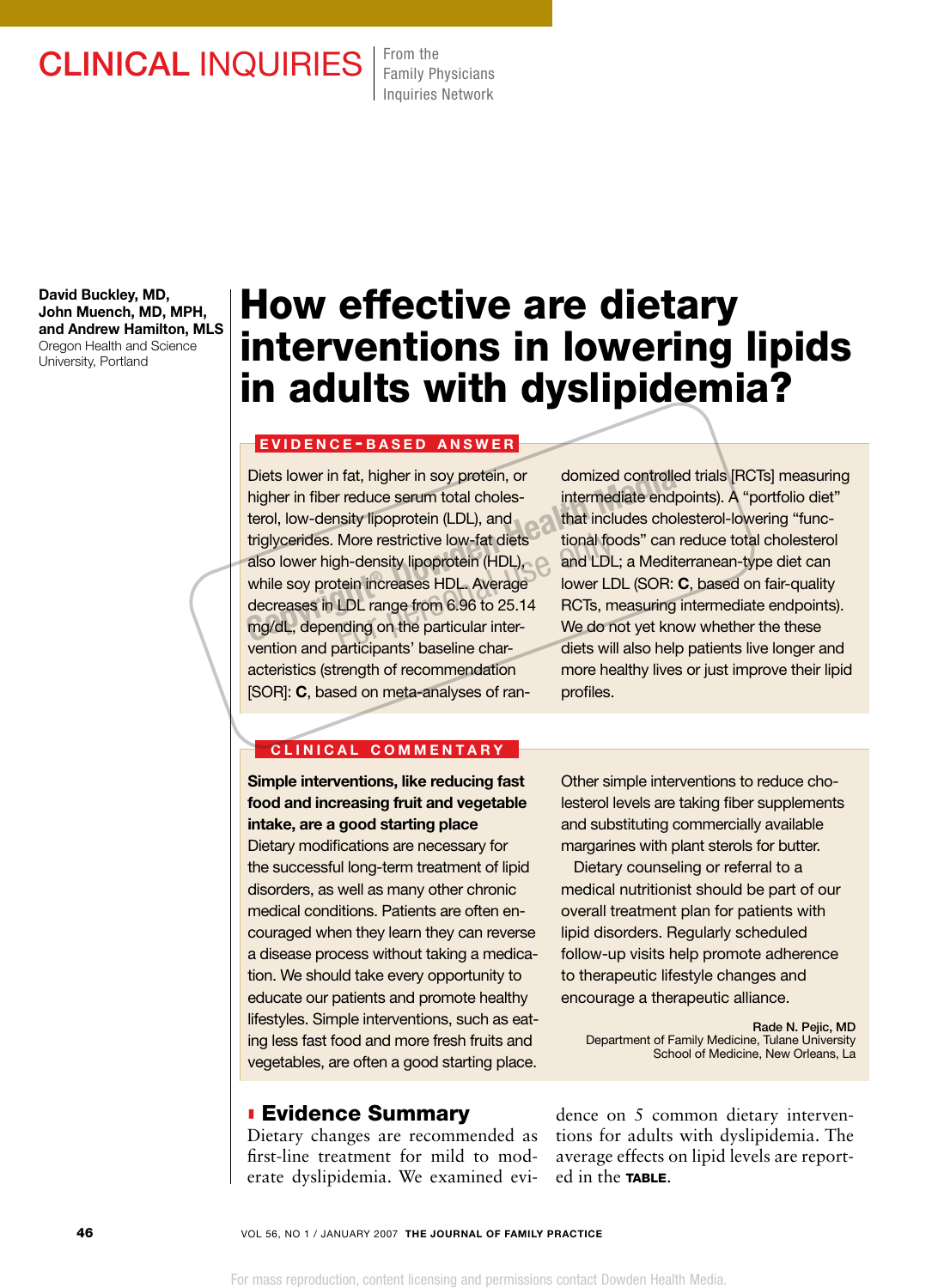TABLE

Average effect of dietary interventions of

| <u>Average effect of dietary interventions on serum lipiu levels</u> |                      |                                                    |                          |                             |                        |
|----------------------------------------------------------------------|----------------------|----------------------------------------------------|--------------------------|-----------------------------|------------------------|
|                                                                      |                      | AVERAGE CHANGE IN MG/DL OF LIPID LEVELS (% CHANGE) |                          |                             |                        |
| <b>DIETARY INTERVENTION</b>                                          |                      | <b>TOTAL</b><br><b>CHOLESTEROL</b>                 | <b>LDL</b>               | <b>HDL</b>                  | <b>TRIGLYCERIDES</b>   |
| Low fat                                                              | <b>NCEP Step I</b>   | $-24.36*$<br>$(-10%)$                              | $-18.95*$<br>$(-12%)$    | $-1.55$<br>$(-1.5%)$        | $-15.10*$<br>$(-8%)$   |
|                                                                      | <b>NCEP Step II</b>  | $-31.32*$<br>$(-7%)$                               | $-25.14*$<br>$(-13%)$    | $-3.48*$<br>$(-16%)$        | $-16.83*$<br>$(-8%)$   |
| Soy                                                                  | All                  | $-8.51*$<br>$(-3.77%)$                             | $-8.12*$<br>$(-5.25%)$   | $-1.55*$<br>$+(+3.03\%)$    | $-8.86*$<br>$(-7.27%)$ |
|                                                                      | Hypercholesterolemia | $-9.67*$                                           | $-6.96*$                 | $+3.87*$                    | $-7.97*$               |
| <b>Fiber</b> (per $g/d$ )                                            |                      | $-1.74*$                                           | $-2.20*$                 | $-0.12$                     | $+0.27$                |
| "Portfolio"                                                          |                      | $-58.39*$<br>$(-22.34%)$                           | $-51.82*$<br>$(-29.71%)$ | 3.09<br>$(-6.50\%)$         | 18.60<br>$(9.33\%)$    |
| <b>Mediterranean</b>                                                 |                      | $-15.47$<br>$(-6.06%)$                             | $-19.34*$<br>$(-11.37%)$ | $\mathbf 0$<br>$(-12.50\%)$ | $-17.71$<br>(0%)       |

\* Statistically significant at *P*≤.05

#### Low-fat

A meta-analysis of 37 mostly good-quality controlled trials evaluated the former National Cholesterol Education Program (NCEP) Step I and Step II diets in 11,586 participants.1 The Step I diet restricted intake of total fat (≤30% of total calories), saturated fat (≤10% of total calories), and cholesterol (≤300 mg/d). Step II goals were lower for saturated fat  $(<7\%)$  and cholesterol (<200 mg/d). Mean baseline lipid values (mg/dL) were total cholesterol, 233.57; LDL, 155.10; HDL, 47.95; and triglycerides, 147.91. Both of these lowfat diets significantly reduced total cholesterol, LDL, and triglycerides. The Step II diet also reduced HDL.

#### Soy

A meta-analysis of 23 good-quality controlled trials with 1381 participants reported that soy protein with naturally occurring isoflavones significantly reduced total cholesterol, LDL, and triglycerides while significantly increasing HDL.<sup>2</sup> The amount of soy isoflavone consumed varied across studies. One subgroup analysis showed that consumption of >80 mg/d

was associated with a better effect on lipids. In subjects with baseline hypercholesterolemia (total cholesterol >240 mg/dL), greater reductions in total cholesterol, and greater increases in HDL were reported, with comparable changes in LDL and triglycerides.

#### Soluble fiber

A meta-analysis of 67 good-quality RCTs evaluated the effects of soluble dietary fiber in 2990 subjects (mean baseline lipid values [mg/dL]: total cholesterol, 240.9; LDL, 164.4).<sup>3</sup> Diets high in soluble fiber (average dose of 9.5 g/d) were associated with a statistically significant decrease in total cholesterol and LDL and no significant change in HDL or triglycerides. Type of fiber (oat, psyllium, or pectin) was not influential after controlling for initial lipid level.

#### "Portfolio" diet

A fair-quality randomized crossover study with 34 participants found that a "portfolio diet," which combines the fat intake of the NCEP Step II diet with cholesterol-lowering

#### **FAST TRACK**

A diet lower in fat and higher in soy and fiber reduces serum total cholesterol, LDL cholesterol, and triglycerides